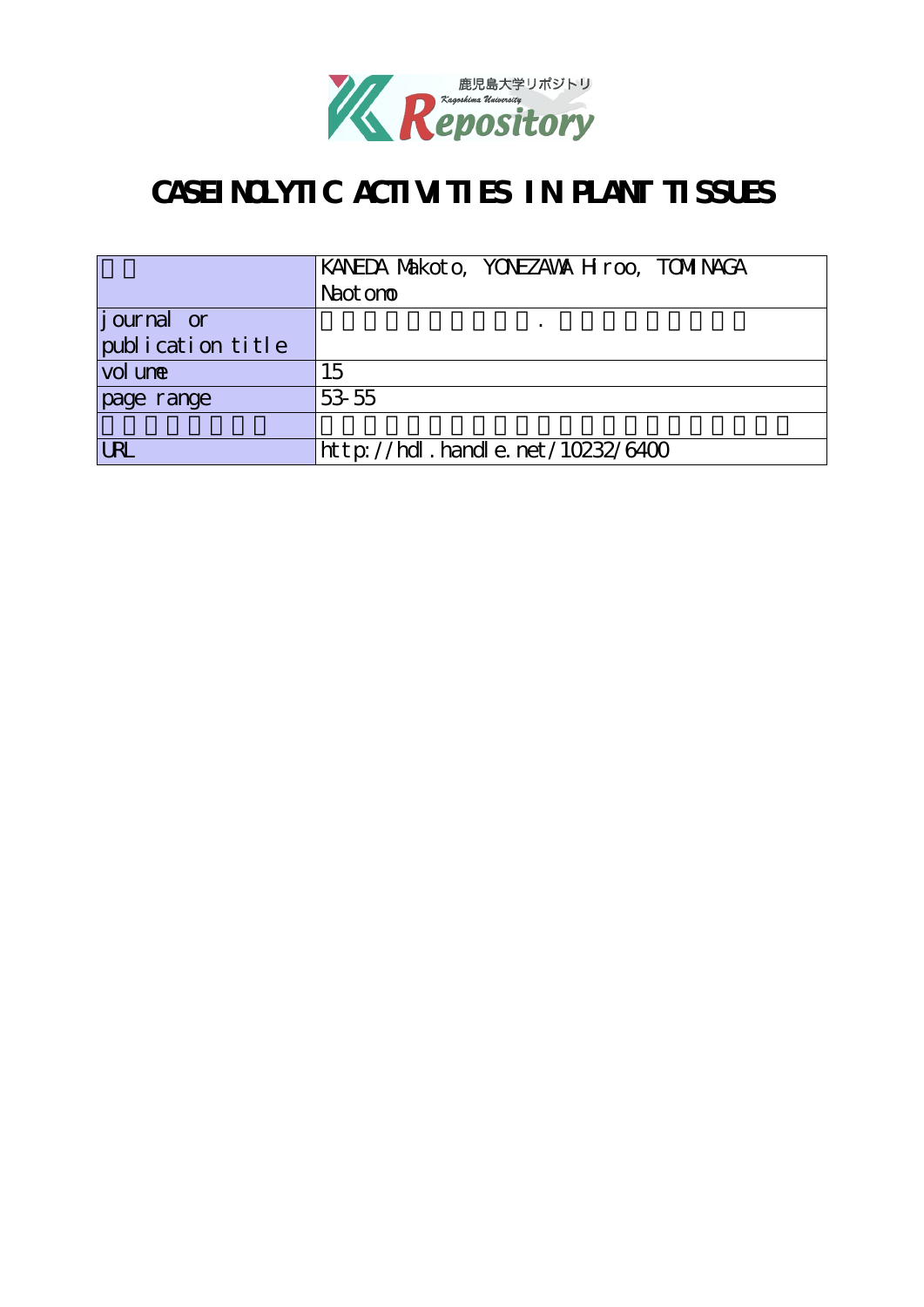# **CASEINOLYTIC ACTIVITIES IN PLANT TISSUES**

|                    | KANEDA NAKOTO, YONEZAWA H roo, TOMINAGA  |
|--------------------|------------------------------------------|
|                    | Naot on <sub>o</sub>                     |
| <i>j</i> ournal or |                                          |
| publication title  |                                          |
| vol une            | 15                                       |
| page range         | 53 55                                    |
|                    |                                          |
| <b>URL</b>         | $http://hdl. handle. net/10232/00010044$ |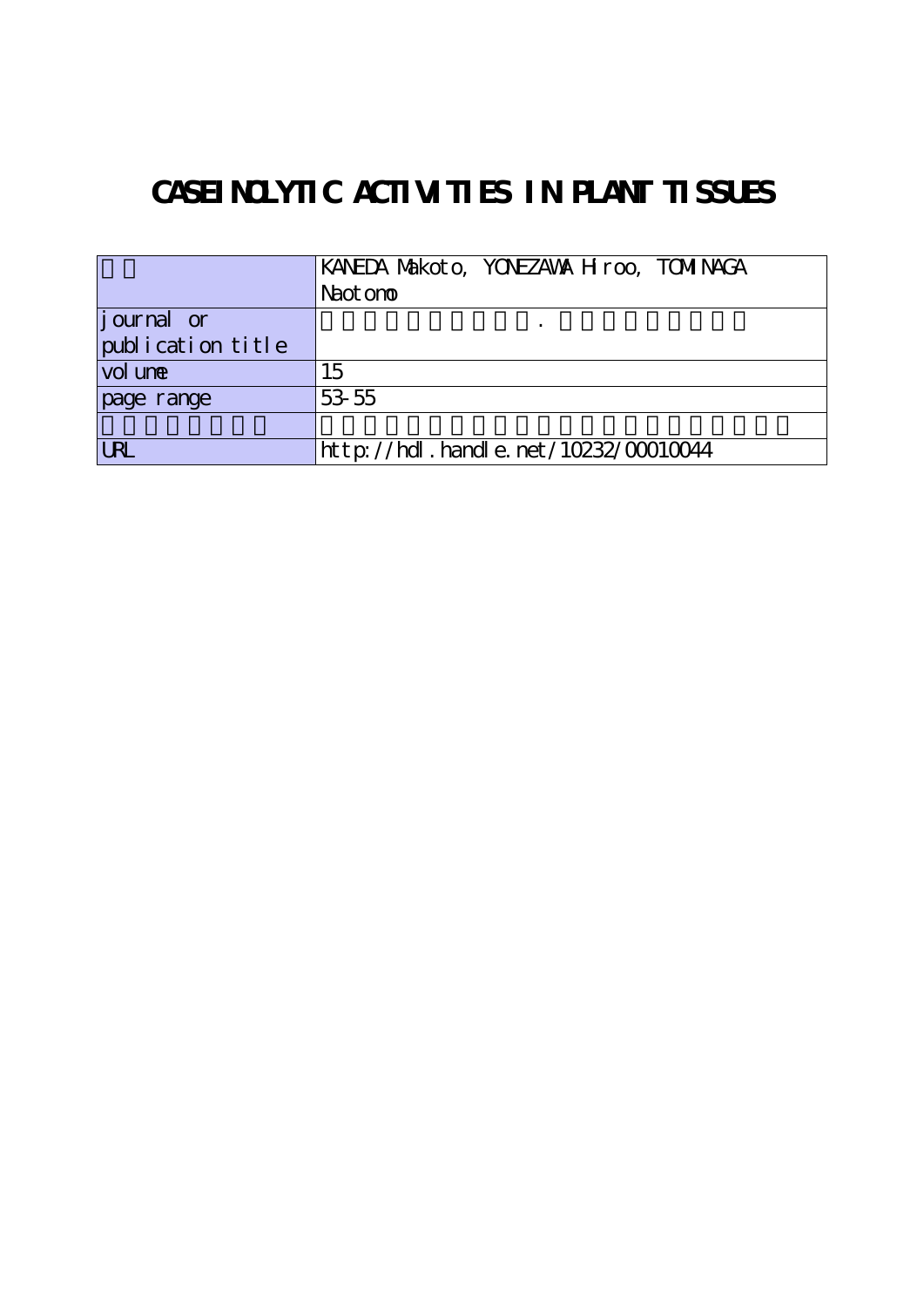Rep. Fac. Sci., Kagoshima Univ. (Math., Phys., & Chem.) No. 15, p. 53-55, 1982

## CASEINOLYTIC ACTIVITIES IN PLANT TISSUES

## Makoto Kaneda. Hiroo Yonezawa and Naotomo Tominaga\*

(Received Sep. 10, 1982)

#### Abstract

Caseinolytic activities were found in several plants. Netted melon was the most active, but cucumber, pumpkin and reishi had negligible activity.

### Introduction

A number of plant proteases have been partially purified and in some cases extensively studied. Typical plant proteases such as papain  $[EC 3.4.22.2]$  (1), ficin  $[EC 3.4.$ 22.3] (2), and bromelain [EC 3.4.22.4] (3) are known to exhibit maximal activity in the presence of various reducing compounds.

In contrast to the extensively studied thiol proteases, relatively little is known about other types of proteases from plant sources, though we isolated cucumism [EC 3. 4. 21. 25] (4) from the juice of melon fruit which is inhibited by diisopropyl fluorophosphate but is unaffected by reducing compounds such as cysteine and  $\beta$ -mercaptoethanol.

The present paper describes the protease screening of some plant extracts. Esculent plants were mainly employed for the examination.

### Materials and Methods

Vegetables, fruits, potatoes and cereals were purchased from commercial sources in the havesting season, in Kagoshima city. Other plants were collected locally. Casein was product of E. Merk, Darmstadt, West Germany. L-Cysteine and trichloroacetic acid were purchased from Wako Pure Chemical Industries, Ltd., Osaka.

### Preparation of Samples

Juices – Plant parts such as sarcocarp were homogenized with a grater of synthetic resin. The homogenate was centrifuged for 10 min at 3000  $\times$ g, or filtered through cotton cloth.

Extracts - Plant parts such as leaves and seeds were ground in equal weight of 0.02 M phosphate buffer, pH 7.3, in a mortar, and the homogenate was stirred for 5 min and filtered through cotton cloth.

Department of Chemistry, Faculty of Science, Kagoshima University, Kagoshima, Japan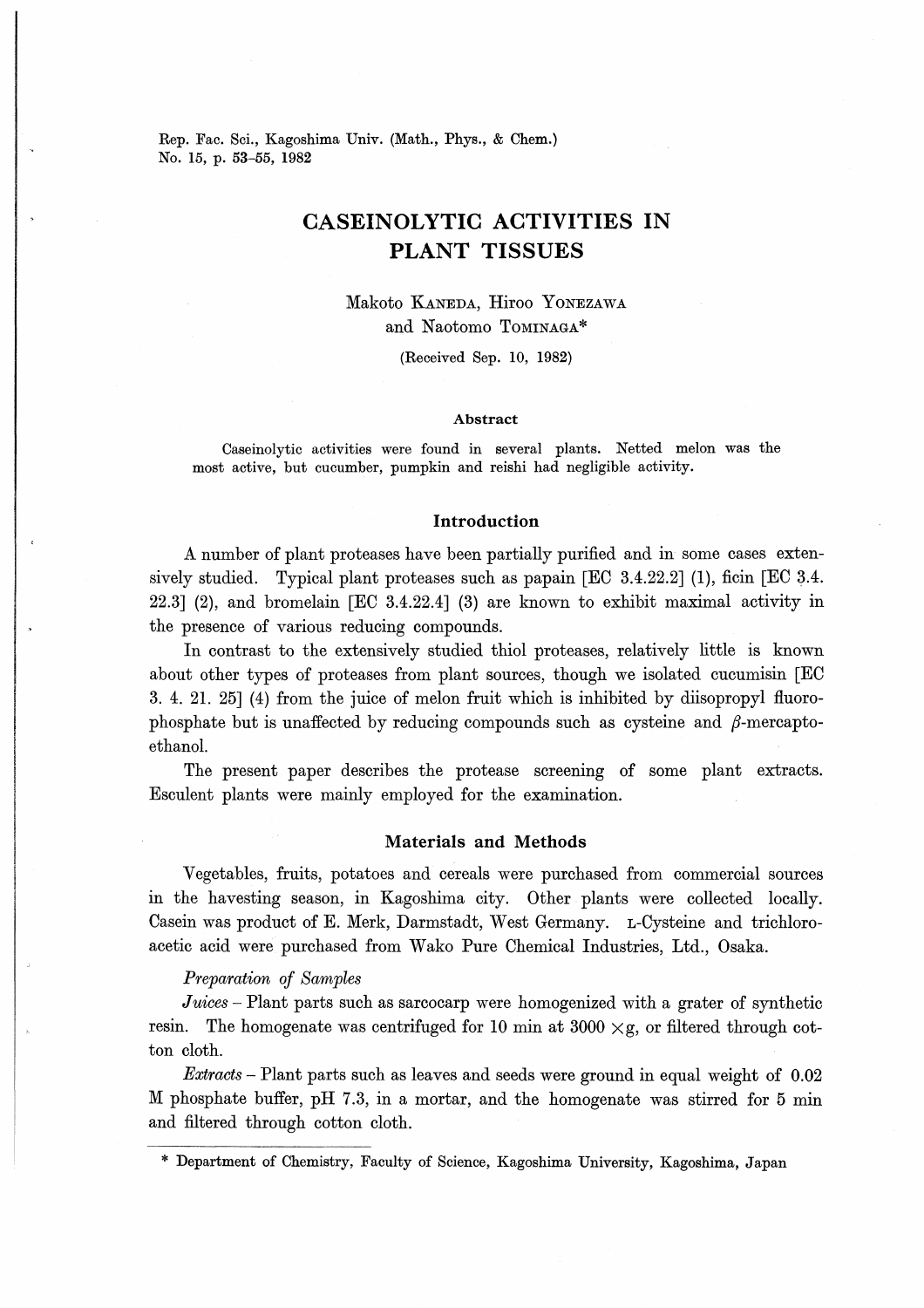|                                                                   |                             | Method of<br>Extraction | Activity (Units) |                     |
|-------------------------------------------------------------------|-----------------------------|-------------------------|------------------|---------------------|
| Plant                                                             | Plant<br>parts              |                         | With<br>Cysteine | Without<br>Cysteine |
| Dandelion (Taraxacum platycarpum Dahlst)                          | L, St                       | $_{\rm Ext}$            | 29               | 19                  |
| Dokudami (Houttuynia cordata Thunb.)                              | W                           | Ext                     | $^{\circ}$       | 0                   |
| Yomogi (Artemisia vulgaris L. var indica<br>Maxim.                | W                           | Ext                     | 17               | $\boldsymbol{2}$    |
| Nogeshi (Sonchus oleraceus L.)                                    | L, St                       | $_{\rm Ext}$            | 15               | $\boldsymbol{2}$    |
| Rengeso (Astragalus sinicus L.)                                   | L, St                       | $_{\rm Ext}$            | $\leq 1$         | $\leq 1$            |
| Murasakikatabami (Oxalis Martiana Zucc.)                          | W                           | Ext                     | 2                | 1                   |
| Aloe ( <i>Aloe arborescens Mill</i> )                             | St                          | Ext                     | 0                | 0                   |
| Gum tree ( <i>Hevea brasiliensis</i> )                            | L                           | $_{\rm Ext}$            | 13               | 5                   |
| Tea plant ( <i>Thea sinensis L.</i> )                             | L                           | $\mathbf{Ext}$          | 0                | $\mathbf{1}$        |
| Lily (Lilium trigrinum Ker)                                       | <b>Bulb</b>                 | $_{\rm Ext}$            | 0                | $\bf{0}$            |
| Cactus (Opuntia Ficus-indica Mill. var.<br>Saboten Makino)        | St                          | Ext                     | 5                | 4                   |
| Coco (Cocos nucifera L.)                                          | Milk                        | Pre                     | 0                | 0                   |
| Avocado (Persea americana Mill)                                   | Seed                        | Ext                     | 0                | 0                   |
|                                                                   | Sar                         | Pre                     | 4                | $\boldsymbol{2}$    |
| Mango (Mangifera indica L.)                                       | Sar                         | Pre                     | 0                | 0                   |
| Potato (Solanum tuberosum L.)                                     | Tuber                       | Pre                     | $\leq 1$         | 0                   |
| Sweet potato (Ipomoea Batatas Lam. var.                           | Tuber                       | Pre                     | 8                | 6                   |
| edulis Makino)<br>Apple (Malus pumila Mill. var. dulcissima       | Sar                         | Pre                     | 0                | 0                   |
| Koidz.                                                            |                             | Pre                     |                  |                     |
| Loquat (Eriobotrya japonica Lindl.)                               | Sar                         | Pre                     | 0<br>0           | 0<br>$\bf{0}$       |
| Strawberry (Fragaria grandi flora Ehrh.)                          | Sar                         | Pre                     | 350              | 350                 |
| Netted melon (Cucumis Melo L. var.<br><i>reticulatus Naud</i> )   | Sar                         |                         |                  |                     |
| Reishi (Momordica Charantia L.)                                   | Sar                         | Pre                     | $<$ 1            | < 1                 |
| Pumpkin (Cucurbita moschata Duchesne)                             | Sar                         | Pre                     | 2                | 2                   |
| Cucumber ( <i>Cucumis sativs L.</i> )                             | $\rm{Sar}$                  | Pre                     | 1                | 1                   |
| Egg plant (Solanum Melongena L.)                                  | Fruit                       | Pre                     | $\bf{0}$         | 0                   |
| Green pepper (Capsicum annuum L.)                                 | Fruit                       | Pre                     | 13               | 13                  |
| Pasley (Petroselium sativum Hoffen)                               | L, St                       | $_{\rm Ext}$            | 19               | 20                  |
| Shungiku (Chrysanthemum coronarium L.)                            | L, St                       | $_{\rm Ext}$            | 14               | 9                   |
| Carrot (Daucus Carota L. var. sativa DC.)                         | Root                        | Pre                     | $\leq 1$         | $\leq 1$            |
| Onion (Allium Cepa L.)                                            | <b>Bulb</b>                 | Pre                     | $\leq 1$         | $\leq 1$            |
| Lettuce (Lactuca sativa L.)                                       | L, St                       | Pre                     | 6                | 4                   |
| Garden asparagus (Asparagus officinalis L.<br>var. altilis $L$ .) | L. St                       | Pre                     | 11               | 10                  |
| Ginger (Zingiber officinalis Rosc.)                               | Rhizome                     | Pre                     | 25               | $\leq 1$            |
| Wheat ( <i>Triticum aestivum L.</i> )                             | $\rm{Seed}$                 | $_{\rm Ext}$            | 7                | 5                   |
| Buck wheat (Fagopyrum esculentum Moench)                          | Seed                        | $_{\rm Ext}$            | $\leq 1$         | $\leq 1$            |
| Pearl barley (Coix Ma-yuen Roman)                                 | $\mathrm{Seed}$             | $_{\rm Ext}$            | $\leq 1$         | $\leq 1$            |
| Garden pea (Pisum sativum L.)                                     | Young<br>$_{\mathrm{bean}}$ | $_{\rm Ext}$            | 16               | 15                  |
| Soy bean (Glycine Max Werr.)                                      | Germinating<br>seed         | Ext                     | 19               | 15                  |
| Shiso (Perilla frutescens Britt. var. crispa<br>Decne)            | L                           | Ext                     | $\boldsymbol{6}$ | $\boldsymbol{2}$    |

Table 1. Caseinolytic Activity of Extracts from Plant Tissues

 $\text{Ext} = \text{Extract}, \ \ L = \text{Leaf}, \ \ \text{Pre} = \text{Pressed juice}, \ \ \text{Sar} = \text{Sarcocarp}, \ \ \text{St} = \text{Stem}, \ \ W = \text{Whole}.$ 

 $\mathcal{L}^{\mathcal{L}}$ 

 $\tilde{\varphi}=\tilde{\varphi}$